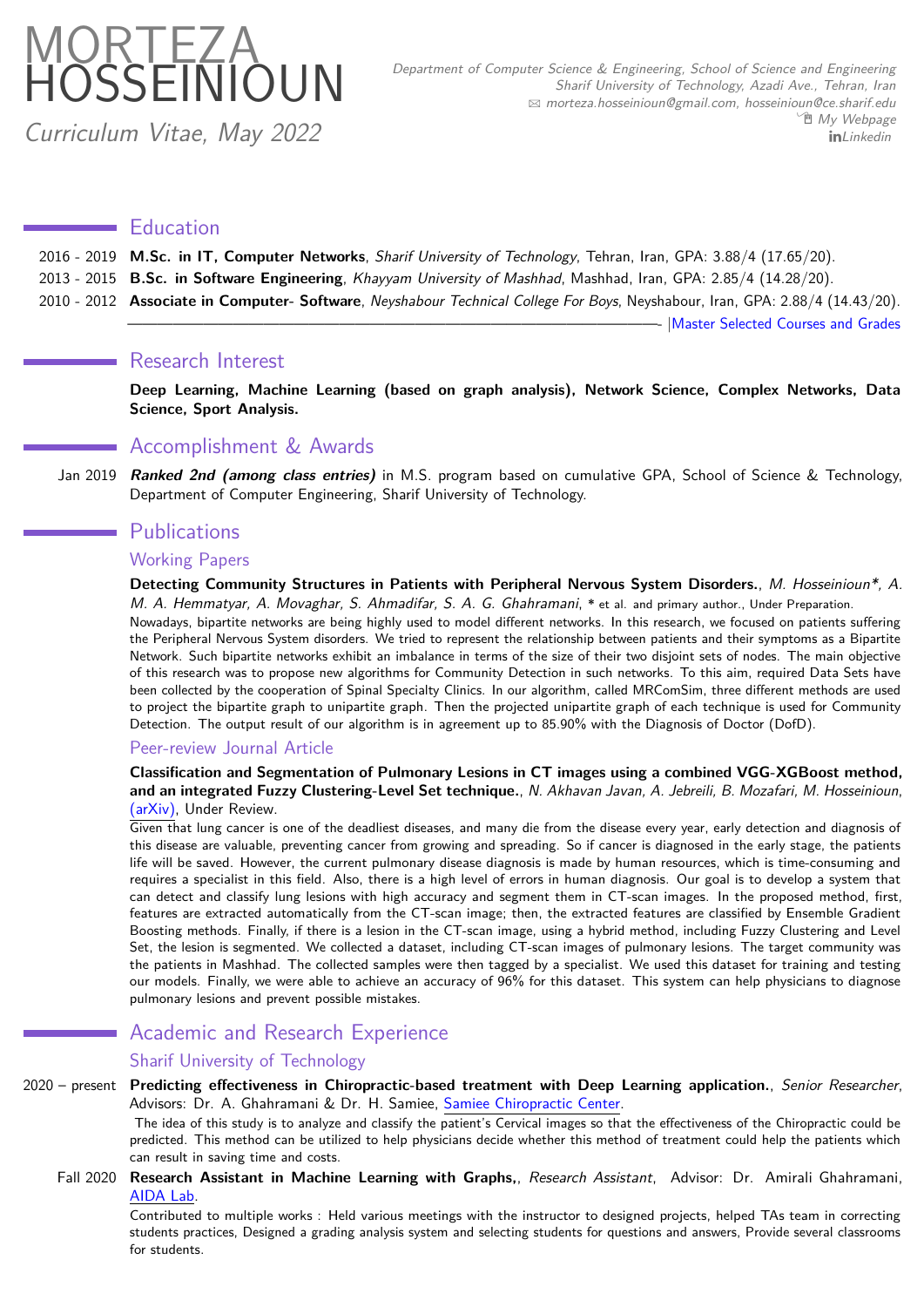Fall 2018 **Teacher assistant in Computer Networking**, Teacher Assistant, Advisor: Dr. Siavoshani, [Department of Computer Engineering.](http://ce.sharif.edu/)

Designed assessment models for undergraduate students with a team of 12 TAs, including the instructor and teacher assistants in one semester.

2017 – 2020 **Master's Thesis**, Senior Researcher, Advisors: Dr. Hemmatyar & Dr. Movaghar.

**Detecting Community structures in patients with Peripheral Nervous system disorders.** I have worked on a research project as my thesis entitled "Detecting Community Structures in Patients with Peripheral Nervous System Disorders", in [Dr. Hemmatyar](http://sharif.edu/~hemmatyar/) and [Dr. Movaghar's](http://sharif.edu/~movaghar/) lab to model the human nervous disease processes utilizing network science (Bipartite Networks). I spent two summers at v, where I had the chance to collaborate with the medical team to discover new ideas and they provided me with personal data of the patients and enriched me with fruitful discussions. The results of our algorithm afterward, have been compared with the results of medical analysis.

Fall 2017 **Teacher assistant in Distributed algorithms,**, Teacher Assistant, Advisor: Dr. Kaveh Kavousi. Provided part of the classroom for undergraduate and graduate students, assessed students by personally designed models in the semester.

# Work Experience

- Dec 2021 Researcher, [Artificial Intelligence and Data Science Lab](http://www.aaghahramani.com/).
- Present Cooperation with Samiee Chiropractic Center to make a system to analyze and detect the problem of the patient's body through their MRI or CT scans. All of the above procedures will be based on the Neurology viewpoint and Machine Learning.

#### Jan 2019 - **Researcher**, [Samiee Chiropractic Center](http://samieechiropractic.com/doctor_en.php).

Present Cooperating with AIDA lab to gather, wrangle, and preprocess patient data to find the effectiveness of Chiropractic-based treatment with a Deep Learning application.

#### Summer 2017, **Scientific Intern**, [Samiee Chiropractic Center.](http://samieechiropractic.com/doctor_en.php)

- 2018 Contributed to the medical team to collect data, discussion to learn more about the Peripheral Nervous System, designed and developed several key components for the Data-collecting system in the office, with a focus on the scalability challenge.
- Fall 2017 **Deputy Executive Secretary in [CADS'17](http://cads17.iust.ac.ir/)**, 19th International Symposium on Computer Architecture and Digital Systems.

Reviewed some papers submitted for admission to the conference, admission of approved people at Sharif University (Kish International Campus)

#### 2015 – 2019 **Chief Technology Officer**, [Autra Burners Co..](http://autra-burners.com/home_en.html)

Autra Company manufactures gas burners, diesel burners, single burners, and multi burners. Their products range from heavy burners to small, lightweight burners used fully in the food and home industries. These enterprises can be seen in making cookies, making fruit leathers, making lollipops, and home heating applications. My job was to ensure the proper functioning of all Computer systems, including Computer Server, Website, Warehouse Management System, and other hardware, daily. I also assessed optimized solutions processes for the Informatics section and constantly offered a vision along with career turnover and motivational projects for future careers, which were essentially based on Computer Science. This idea led me to work with managers to identify trends and development that might influence the Informatics department.

#### 2011 – 2015 **Senior Content Manager**, Autra Burners Co..

programmed and developed company website, designed and developed Factory warehouse management system,

# **Online Courses**

- Present **[PyTorch,](https://howsam.org/downloads/pytorch-course/) Farsi**, In Progress. Practical training from scratch, Teacher coding while teaching, MLP neural network training in PyTorch with practical project, Training in convolutional neural network with advanced techniques and practical project, Recursive neural network training in PyTorch with project, Implementation of a combined canonization and return project in PyTorch, Teaching basic concepts for beginners (such as defining a programming language, library or framework, IDE, etc.), Training in installing the necessary software and libraries. Present **[Make Your First GAN Using PyTorch](https://www.educative.io/courses/make-your-first-gan-pytorch)**, In Progress. This course provides an introduction to Generative Adversarial Networks (GANs) and a step-by-step guide to building your own with PyTorch. Candidates will learn how to construct GANs using industry-standard tools through this course. Present **[Data Visualization](https://www.kaggle.com/learn/data-visualization)**, In Progress. Make great data visualizations. A wonderful example of the power of coding! Present **[Intro to Deep Learning](https://www.kaggle.com/learn/intro-to-deep-learning)**, In Progress. Use TensorFlow and Keras to build and train neural networks for structured data. May 2022 **[Machine Learning Deep Learning in Python R](https://www.udemy.com/course/data_science_a_to_z/)**. Covers all essential aspects of Machine Learning and Deep Learning, such as Regression, Decision Trees, SVM, Neural Networks, CNN, and Time Series Forecasting, using Python and R. Achievements: [Certificate.](https://www.udemy.com/certificate/UC-4ef00084-1b2d-4f7a-bd31-eb696df7231c/?utm_source=sendgrid.com&utm_medium=email&utm_campaign=email) April 2022 **[Machine Learning- From Basics to Advanced](https://www.udemy.com/course/step-by-step-guide-to-machine-learning-course/?utm_source=sendgrid.com&utm_medium=email&utm_campaign=email)**. Examined concepts on NumPy, fast mathematical calculations, Data Wrangling, scikit-learn for data-preprocessing, model selection and feature selections techniques, cluster analysis, anomaly detection, SVMs for classification, regression and outliers detection in Machine Learning. Achievements: [Certificate.](https://www.udemy.com/certificate/UC-9fd4f135-e963-4f43-af7b-eb0280657258/?utm_medium=email&utm_campaign=email&utm_source=sendgrid.com) August 2020 **[CS224W:](http://web.stanford.edu/class/cs224w/) Machine Learning with Graphs**. Observed on course focuses on the analysis of massive networks which provide several computational, algorithmic, and modeling challenges. July 2020 **[Machine Learning](http://www.cs.cmu.edu/~ninamf/courses/601sp15/lectures.shtml)**.
	- Part of course until session 8 by Tom Mitchell. Carnegie Mellon University.